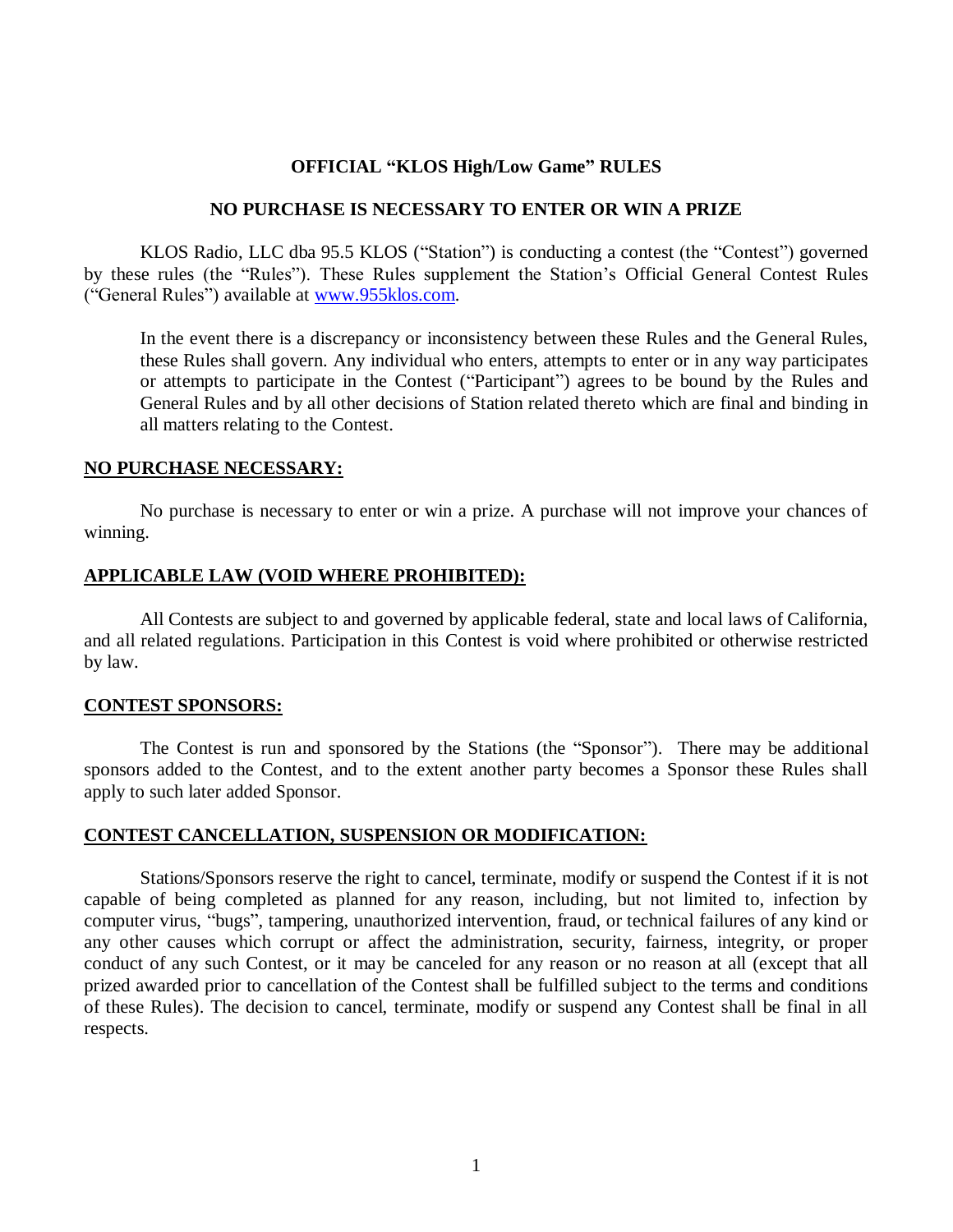## **CONTEST PERIOD:**

The Contest begins on Monday, October 4, 2021 at 8:00pm Station's local time and ends on Friday, December 3, 2021 at 5:59pm (PST) Station's local time (the "Entry Period").

## **ELIGIBILITY:**

**Geographical, Age and Parental Consent Requirements:** The Contest is open to the legal residents of the United States with their primary place of residence in California who are at least 18 years of age or older at time of entry (a "Participant"). Sponsors reserve the right to refuse to award a prize to or on behalf of a minor.

**Contest Entity and Immediate Family Member Ineligibility:** The officers, directors, employees, contractors, and agents of the Stations, any Meruelo Group affiliated entity or business, any Sponsor(s), or other person or entity involved in the sponsorship, development, production, implementation, and execution of the Contest (which includes each of the foregoing's respective parent, subsidiary, affiliate, and related companies and their immediate family members and those living in the same household, whether or not related)(collectively the "Contest Entities"), are prohibited from participating in any Contest and do not qualify as Participants. "Immediate family members" shall include spouses, siblings, parents, children, grandparents, and grandchildren, whether as "in-laws", or by current or past marriage, remarriage, adoption, co-habitation or other familial extension.

**Past Prize Winners:** Participants who have won a prize as part of a Contest put on by any of the Stations or any Sponsor valued (individually or in the aggregate) over \$600 in the last twelve (12) months are ineligible.

**Employer Restrictions:** Participant is solely responsible for reviewing and understanding Participant's employer's policies regarding Participant's eligibility to participate in contests. Participant may be disqualified from entering into this Contest or receiving prizes if Participant is participating in this Contest in violation of their employer's policies.

## **HOW TO ENTER:**

During the contest period, the designated caller will the chance to pick any number between 0 and 95. If contestant correctly identifies the number (predetermined by station), he or she will the cash jackpot.

Listen to 95.5 KLOS, weekdays in the 7:00am, 9:00am, 11:00am, 1:00pm, 3:00pm and 5:00pm hours (local station's time) on the following dates:

| <b>October 4- October 8</b> | 2021 |
|-----------------------------|------|
| October 11-October 15       | 2021 |
| October 18-October 22       | 2021 |
| October 25-October 29       | 2021 |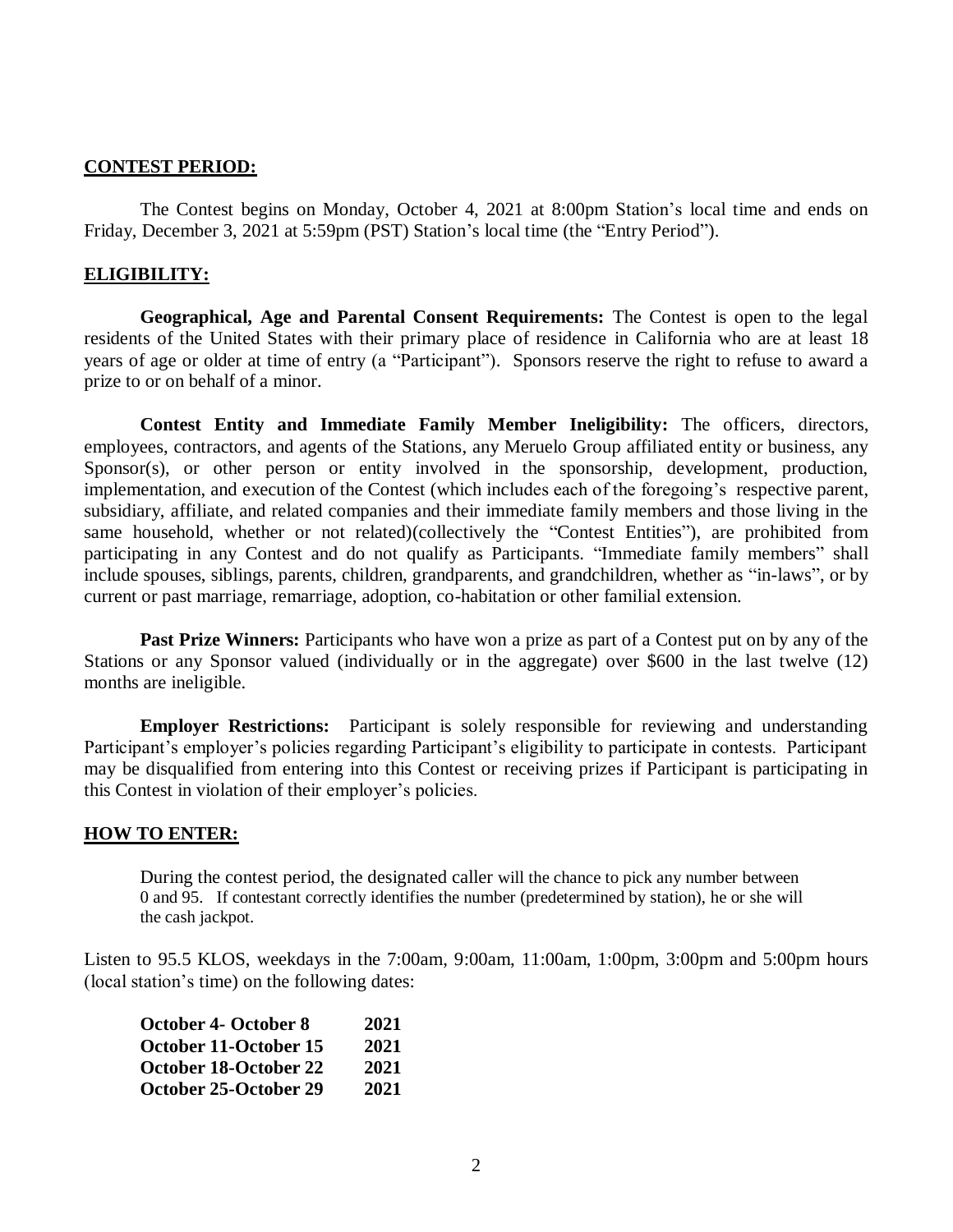| November 1-November 5   | 2021 |
|-------------------------|------|
| November 8-November 12  | 2021 |
| November 15-November 19 | 2021 |
| November 29-December 3  | 2021 |
| December 6-December 10  | 2021 |

**Contest may be extended at station's discretion. Additional contesting dates will be added in the event of a contest extension.**

## **HOW TO WIN**

Designated "caller 13" during the 8:00am, 9:00am, 11:00am, 1:00pm, 3:00pm and 5:00pm hours will get the chance pick any number between 0 and 95. The jackpot starts at \$1000. Contestant who correctly identifies the winning number wins prize. If contestant does not correctly identify the winning number, the prize rolls over and additional \$100 will be offered for the following contest time designated previously. Jackpot will be increased by \$100 each time there's an incorrect answer during designated contest hours. When a listener correctly identifies the winning number, he/she will win the jackpot. The contest jackpot will reset to \$1000 for the following call in to win. This cycle will continue through duration of contest.

Anyone who plays, whether they win the jackpot or not, will receive a KLOS participation prize (to be determined by KLOS promotions/programming with varying values).

In addition, if the contestant correctly guesses the winning number at the start of a new round, when they jackpot is \$1000, they will win an additional \$1000, \$500 in gas cards and the participation prize.

Contestant during each contest hour will be told what the previous guess was and whether it was high or low (ex: The last guess was 42 and it was too low. What's your guess)

#### **ODDS OF WINNING:**

Odds of winning depend on the number of eligible entries received.

#### **PRIZES:**

Each Winner will receive minimum of \$1000.00 USD. Prize value not to exceed \$20,000 USD – **Retail Value: Minimum \$1000.00. Maximum \$20,000.00.** No transfer, assignment or substitution of a prize is permitted, except Sponsors reserve the right to substitute a prize for an item of equal or greater value in the event an advertised prize is unavailable. Any difference between the actual value and the approximate retail value of any prize will not be awarded.

#### **HOW TO CLAIM A PRIZE:**

**Claiming the Prize:** The Winner must pick up their prize at the Station's business offices located at 2600 W. Olive Ave, Suite 800, Burbank, CA, 91505. The Winner will be contacted by telephone with instructions to claim their prize. Winners must provide: (1) a valid government-issued photo identification depicting proof of age (18 and over), (2) documents to establish they meet the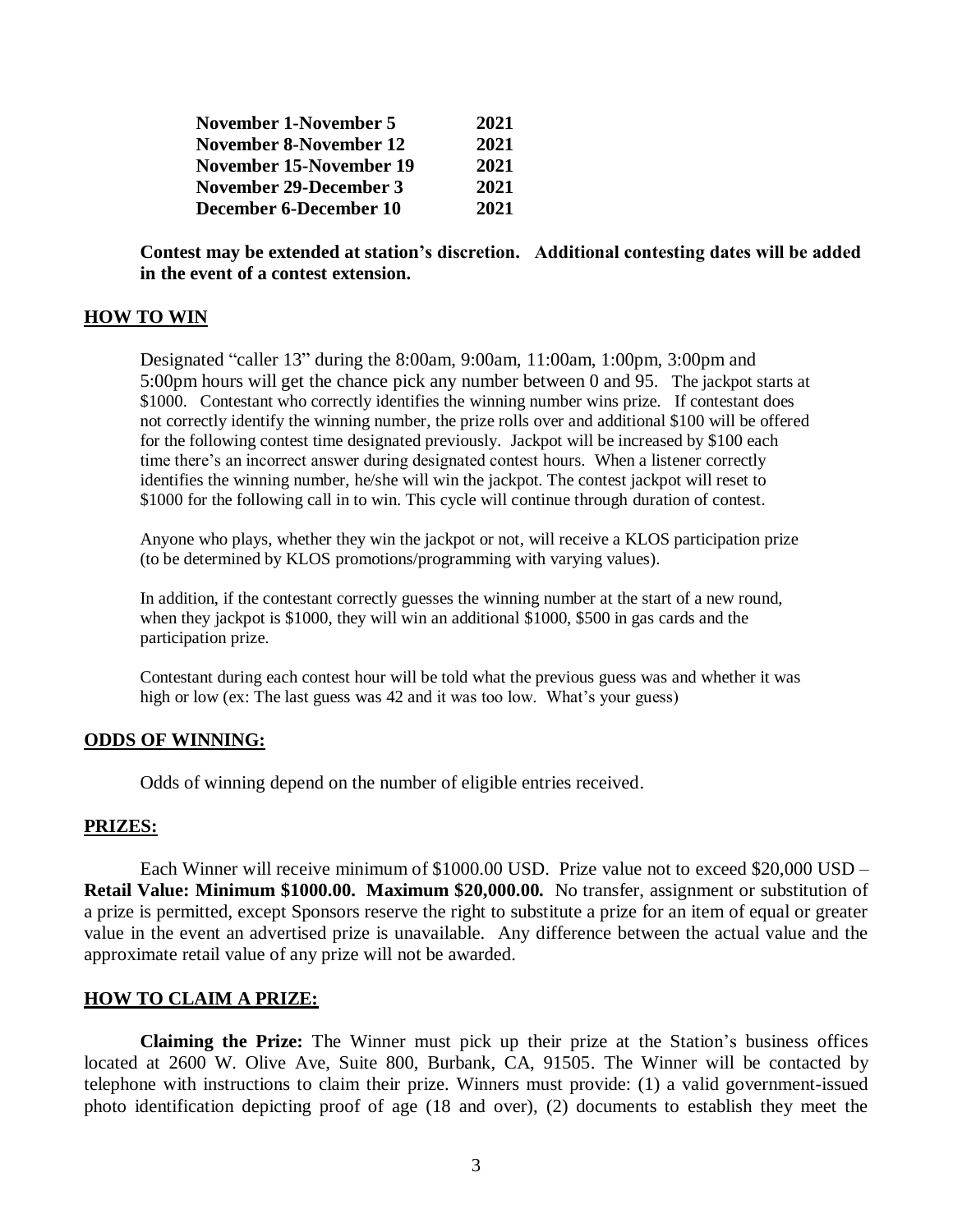eligibility criteria described in these Rules, and (3) a valid taxpayer identification number or social security number. Social security/tax ID numbers will be used for tax-reporting purposes. Stations/Sponsors reserve the right to deny awarding the prize if a Winner fails to provide satisfactory documentation, as determined in their sole discretion. Winner(s) are required to execute an Affidavit of Eligibility, Release of Liability, Indemnification and Publicity Release Agreement and a completed IRS W-9 before any prize is awarded. By entering the Contest, Participant agrees to execute these documents if selected as a winner. Except where prohibited by law, failure to execute any of these documents or comply with any of these terms will result in forfeiture of the prize. The Stations and/or Sponsors have the right in their sole discretion to mail the prize to the Winner. If this occurs, the Winner will be required complete necessary paperwork including releases and prize claim forms via US Mail or E-mail (as directed by the Stations/Sponsors). Failure by a Winner to provide completed forms and documentation within five (5) business days of Winner's receipt of the forms may lead to forfeiture of the prize. Additionally, in the event the prize (check) is mailed to the winner, Stations/Sponsors assume no liability or responsibility for lost, stolen, or destroyed prizes once placed in the US Mail or other courier service. Stations/Sponsors' obligations to tender the prize shall be deemed complete upon deposit in the US Mail or with a recognized courier service.

**Prize Forfeiture:** Any Winner who fails to pick up their prize within thirty (30) calendar days after being contacted by the Stations (unless otherwise agreed to in writing by the Stations) will forfeit the prize. Stations/Sponsors reserve the right, in their sole discretion, to award unclaimed prizes to alternate contestants or not to award the unclaimed prizes.

Participation in this Contest means that you understand that you may be contacted by the Stations or Sponsors of this contest, including notifying you if you are a potential winner in this Contest, which will be subject to the charges pursuant to your carrier's rate plan.

**Additional Costs:** Any costs relating to the prizes are the sole responsibility of the Winner.

## **OFFICAL CONTEST NAME:**

# **KLOS High/Low Game**

**Entries Are the Sole and Exclusive Property of Stations:** All Contest entries and/or related submissions become the sole and exclusive property of the Stations/Sponsors upon transmission. Contest entries will not be returned and may be used by any Contest Entity for any purpose whatsoever related to any Contest, without additional compensation to the participant or any other individual or entity.

Privacy Policy: Entry in the Contest may require you provide certain personally identifiable information ("PII") as defined in the California Consumer Privacy Act. For more information on the types of PII Stations collect and how they use PII, please review Stations' privacy policy available at [www.955klos.com/privacypolicy.](http://www.955klos.com/privacypolicy) By entering the contest you agree to be bound by this privacy policy in addition to the Rules and General Rules.

**Disclaimer of Responsibility for Entries:** Stations/Sponsors are not responsible for problems with Contest entries, including but not limited to, entries which are lost, late, misdirected, damaged,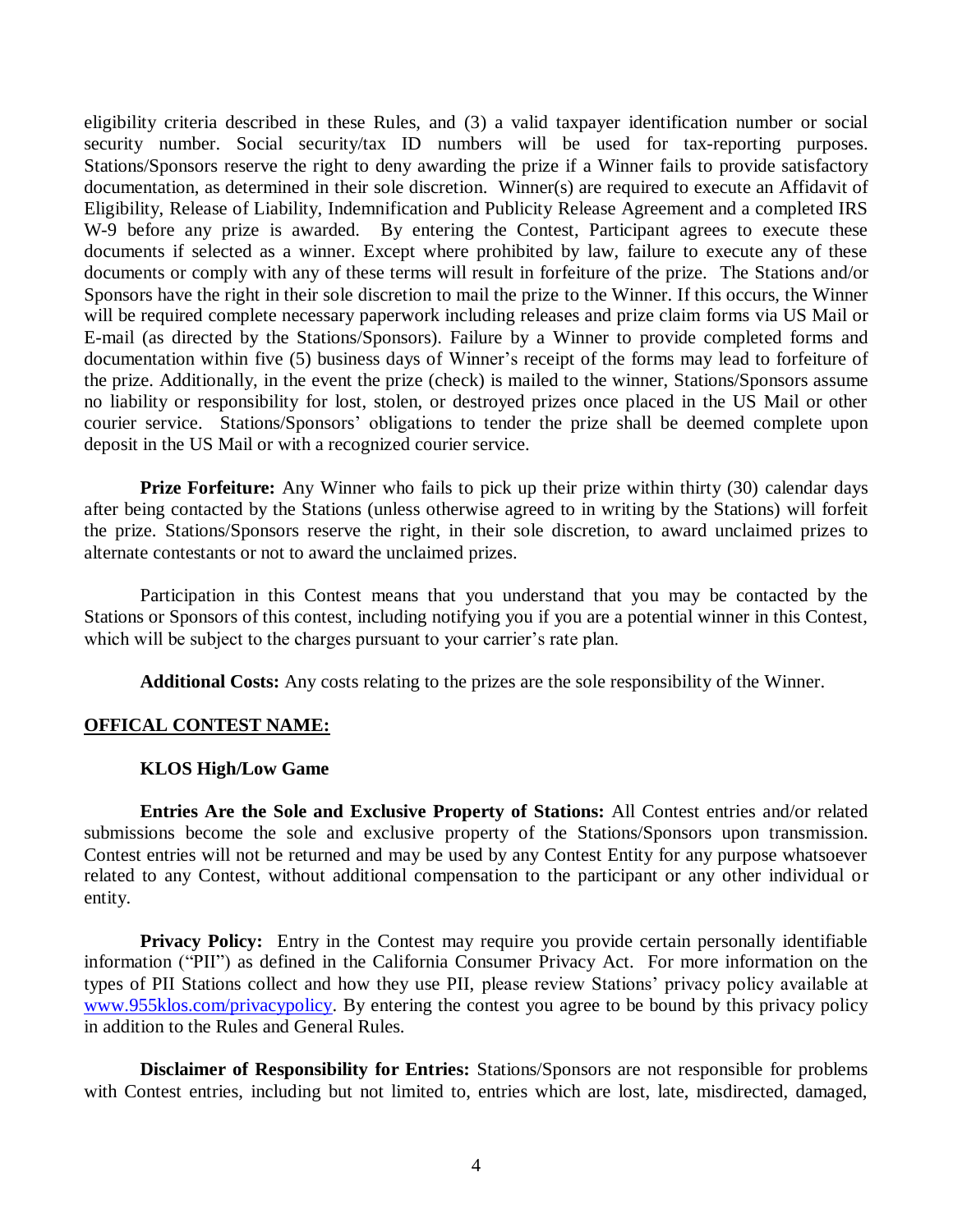incomplete, illegible, or cannot be completed due to electronic or technical difficulties, even if the problem is the result of the sole or partial negligence of Sponsors.

**False Fraudulent or Deceptive Entries or Acts:** Participants who, in the view of Stations/Sponsors, provide false, fraudulent or deceptive entries or who engage in false, fraudulent or deceptive acts in connection with the Contest will be disqualified and may be subject to criminal prosecution.

# **PARTICIPATION PROBLEM DISCLAIMER:**

Even if alleged to be caused by the sole or partial negligence of the Stations/Sponsors, the Stations/Sponsors are not responsible for any problems which affect or result from participation or attempted participation in the Contest. This includes but, is not limited to, the following problems:

- 1. Incorrect, incomplete or inaccurate entry information;
- 2. Human errors;
- 3. Phone service failure, technical failures, omissions, interruptions, deletions or defects of any wireless network, telephone network, internet service, computer systems, servers, utility providers, or software;
- 4. Inability to send a text-message;
- 5. Identity theft;
- 6. Tampering, destruction, or unauthorized access to, or alteration of, entries or computer data;
- 7. Network hackers or other unauthorized access to Stations/Sponsors' computer network;
- 8. Data that is processed late or incorrectly or is incomplete or lost due to wireless network, telephone network, computer or electronic malfunction or traffic congestion on wireless or telephone networks;
- 9. Printing errors;
- 10. Equipment malfunctions/disrupted/disconnected calls on hold.
- 11. Late, misdirected, lost, misplaced, illegible, mutilated or postage-due entries.

# **TAXES:**

The Participant prize-winner is solely responsible for determining and paying all federal, state and local taxes (including any sales taxes). Any person winning over \$600 in prizes during any one year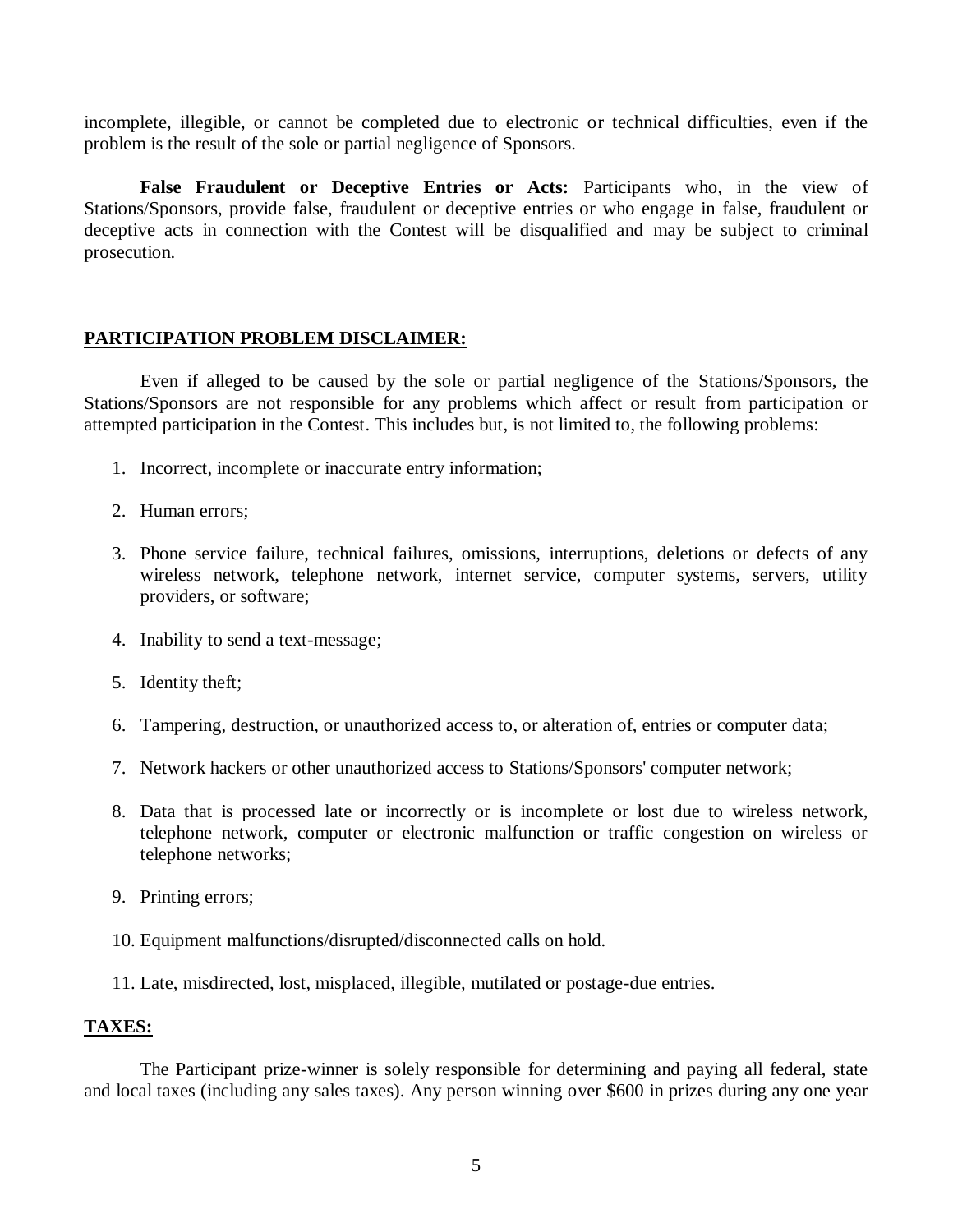period will receive an IRS Form 1099 at the end of the calendar year, and a copy of such form will be filed with the IRS.

# **WARRANTIES AND REPRESENTATIONS**:

By entering and participating in the Contest, and in consideration thereof, each Participant individually warrants and represents to Stations/Sponsors that they: (i) meet the residency and age requirements at the time of entry; (ii) will be bound by these Rules and the General Rules, and by all applicable laws and regulations, and the decisions of the Stations/Sponsors; and (iii) waive any rights to claim ambiguity with respect to these Rules and the General Rules.

# **RELEASE OF LIABILITY AND INDEMNIFICATION:**

As consideration for entering the Contest, all Participants agree to **RELEASE, DISCHARGE AND COVENANT NOT TO SUE** the Stations, the Sponsors, Contest Entitles, and each of their respective parent, subsidiary, and affiliated companies and each of their respective direct and indirect affiliates, divisions, parent and subsidiary companies, and each of the foregoing's officers, employees, disc-jockeys, on-air personalities, shareholders, representatives, managers, members, directors, owners, agents, insurers, attorneys, predecessors, successors, and assigns thereof (collectively, the "Released Parties"), from and against all claims, damages, charges, injuries, losses, proceedings, suits, actions (including but not limited to tort actions, product liability actions, wrongful death actions, warranty actions, breach of contract actions, privacy and defamation actions, misappropriation of likeness actions, identity theft, loss of consortium claims), expenses and attorney fees that they or anyone on their behalf (including but not limited to their heirs, representatives or next of kin) have or might have for any death, injury, damage or claimed injury or damage arising out of, involving or relating to their participation in the Contest, including, but not limited to, any claim that the act or omission complained of was **caused in whole or in part by the strict liability or negligence in any form of the Released Parties**.

Additionally, as consideration for entering the Contest, all Participants agree to **INDEMNIFY, HOLD HARMLESS, AND DEFEND** the Released Parties in any action or proceeding from and against all claims, damages, charges, injuries, losses, proceedings, suits, actions (including but not limited to tort actions, product liability actions, wrongful death actions, warranty actions, breach of contract actions, privacy and defamation actions, misappropriation of likeness actions, identity theft, loss of consortium claims), expenses and attorney fees that they or anyone on their behalf (including but not limited to their heirs, representatives or next of kin) have or might have for any death, injury, damage or claimed injury or damage arising out of, involving or relating to their participation in the Contest or for their failure to comply with the terms of the above release provision. This agreement to indemnify, hold harmless and defend applies even if the act or omission complained of was allegedly **caused in whole or in part by the strict liability or negligence in any form of the Released Parties**.

**Furthermore, Participant expressly waives and relinquishes all rights and benefits afforded by Section 1542 of the Civil Code of the State of California, and do so understanding and acknowledging the significance and consequence of such specific waiver of Section 1542. Section 1542 of the Civil Code of the State of California states:**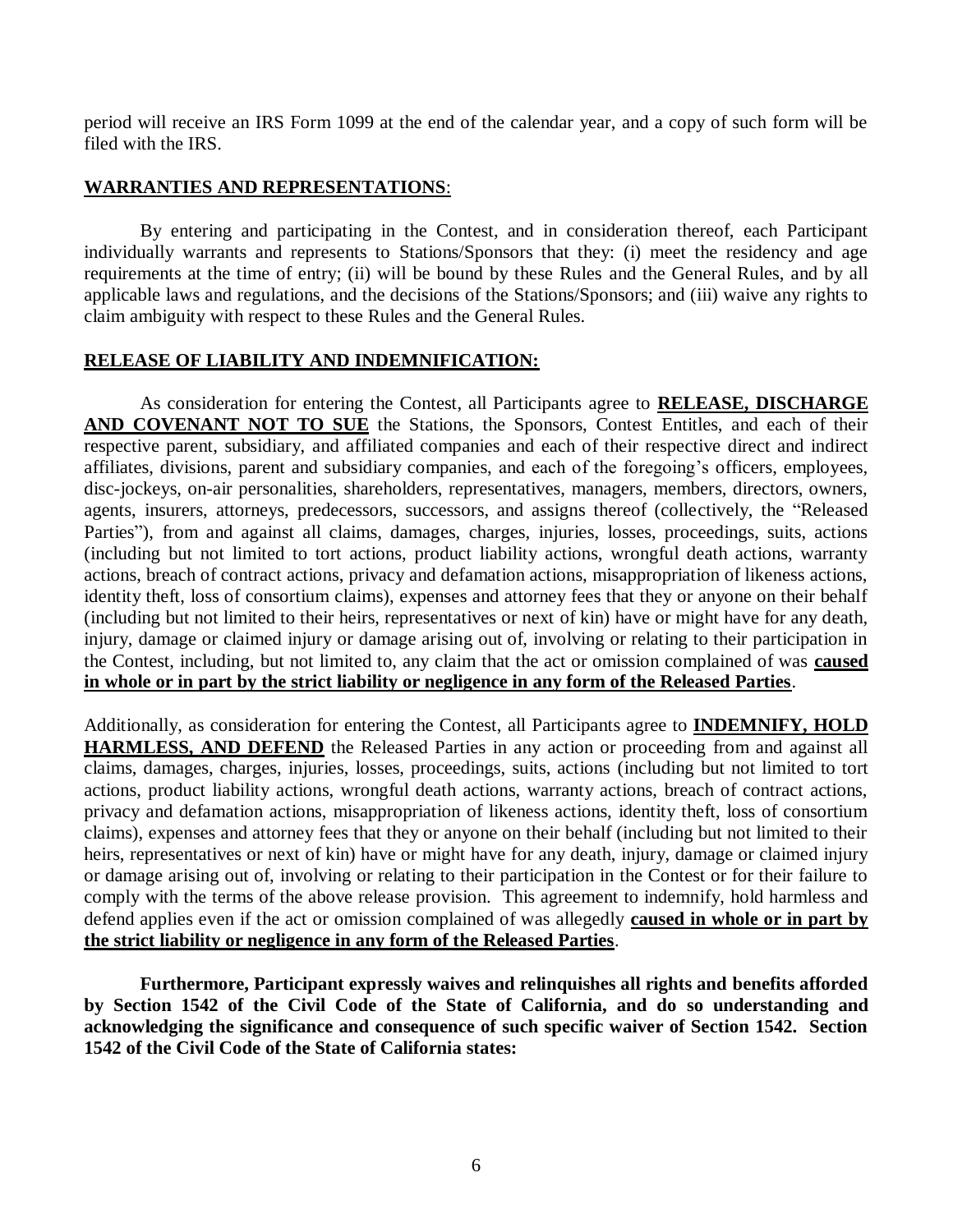**"A general release does not extend to claims that the creditor or releasing party does not know or suspect to exist in his or her favor at the time of executing the release and that, if known by him or her, would have materially affected his or her settlement with the debtor or released party."**

**Thus, notwithstanding the provisions of Section 1542, and for the purpose of implementing a full and complete release and discharge of the Released Parties, Participant expressly acknowledges that this release is intended to include, in its effect, without limitation, all claims which Participant does not know or suspect to exist in Participant's favor at the time of execution hereof, and that this release contemplates the extinguishment of any such claim or claims. Participant acknowledges and agrees that this general release is specifically intended to be as broad and comprehensive as permitted by California law.**

### **PUBLICITY RELEASE:**

Unless prohibited by applicable law, Participant authorizes and irrevocably grants to Stations, Sponsors, and the other Released Parties (as defined above) permission to reference and discuss Participant and their participation in the Contest on-air and/or on the internet, in photographs, video recordings, digital images, audio recordings, as well as in publications, newsletters, news releases, other printed or digital materials, and in materials made available on the internet or in other media now known or hereafter developed for any purpose Stations/Sponsors/Released Parties deem proper. Such reference and discussion may involve Participant's name and voice, and other personal/biographical material or their participation in the production of any audio, photographic, or audiovisual materials.

## **DISQUALIFICATION:**

All participants agree to be bound by these Rules. Non-compliance with any of these Rules or the General Rules will result in disqualification and Participant/Winner's involvement in the Contest will be immediately terminated. Stations/Sponsors, in their sole discretion, further reserve the right to disqualify any person for: (i) tampering with the entry process or the operation of the Contest; (ii) gaining an unfair advantage in participating in the Contest; (iii) obtaining winner status using false, fraudulent or deceptive means; or (iv) engaging in otherwise unsportsmanlike, disruptive, annoying, harassing, or threatening behavior. Participants who have won another contest put on by any of the Stations/Sponsors where the prize or aggregate prizes won are valued over \$600 in the preceding twelve (12) months, or have won any cash contest with any Stations/Sponsors in the preceding twelve (12) months are ineligible and will result in disqualification.

> **CAUTION: ANY ATTEMPT BY ANY PARTICIPANT OR ANY OTHER INDIVIDUAL TO DELIBERATELY CIRCUMVENT, DISRUPT OR DAMAGE ORDINARY AND NORMAL OPERATION OF ANY CONTEST, TELEPHONE SYSTEMS OR WEB SITE, OR UNDERMINE THE LEGITIMATE OPERATION OF ANY CONTEST IS A VIOLATION OF CRIMINAL AND CIVIL LAWS. SHOULD SUCH AN ATTEMPT BE MADE, SPONSORS RESERVE THE RIGHT TO SEEK DAMAGES FROM ANY SUCH INDIVIDUAL TO THE FULLEST EXTENT PERMITTED BY LAW.**